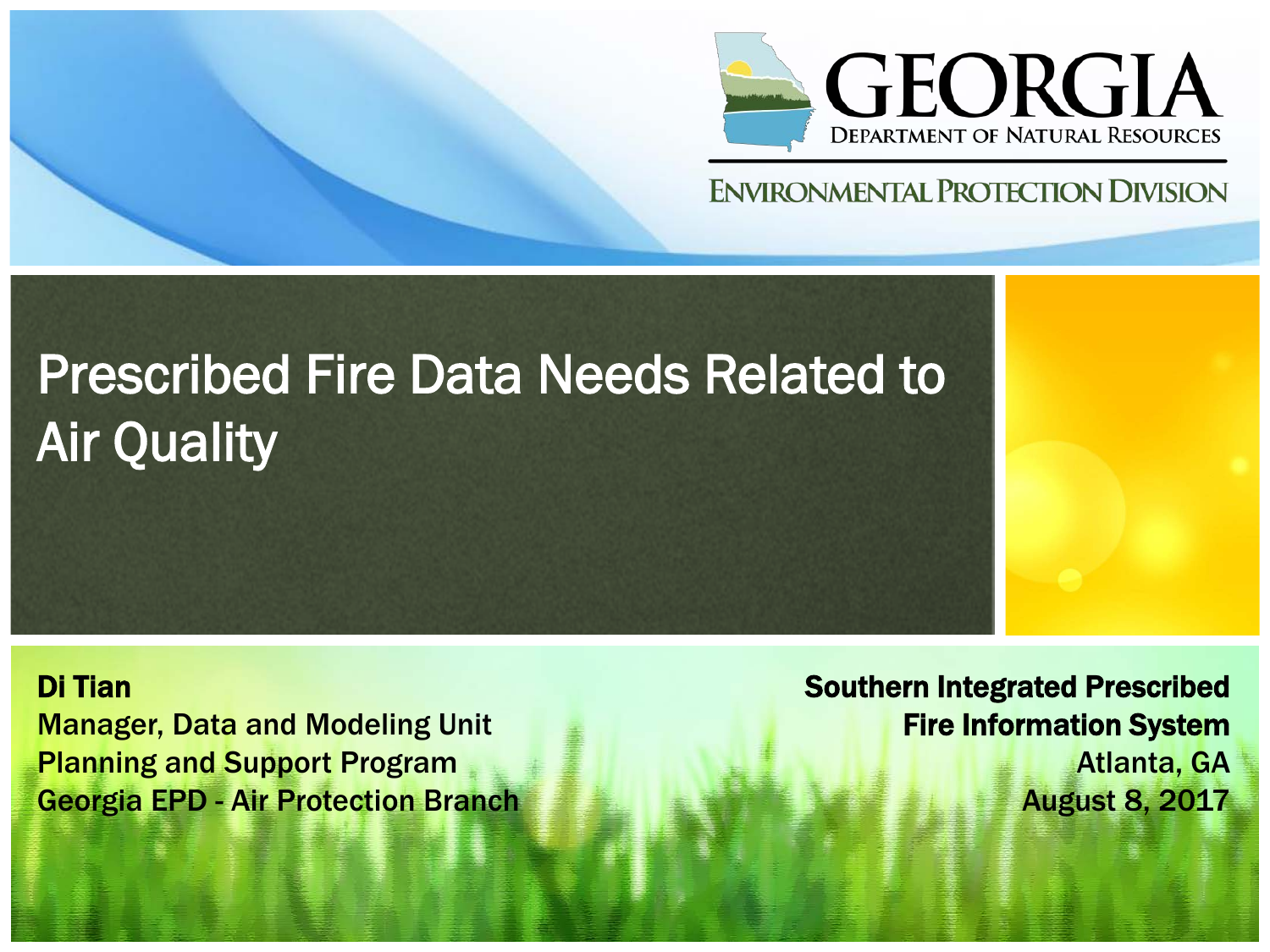

- Manager of Data and Modeling Unit in Planning and Support Program of Air Protection Branch in Georgia Environmental Protection Division
- 2006, Ph.D. in Environmental Engineering at Georgia Institute of **Technology** 
	- Thesis: "Evaluation of Emission Uncertainties and Their Impacts on Air Quality Modeling: Applications to Biomass Burning"
- Emission inventory development and air quality modeling
	- Develop Georgia wildland fire emission inventory in National Emission Inventory (2005, 2008, 2011 and 2014)
	- 2007 Southeastern Modeling, Analysis, and Planning (SEMAP) fire inventory

2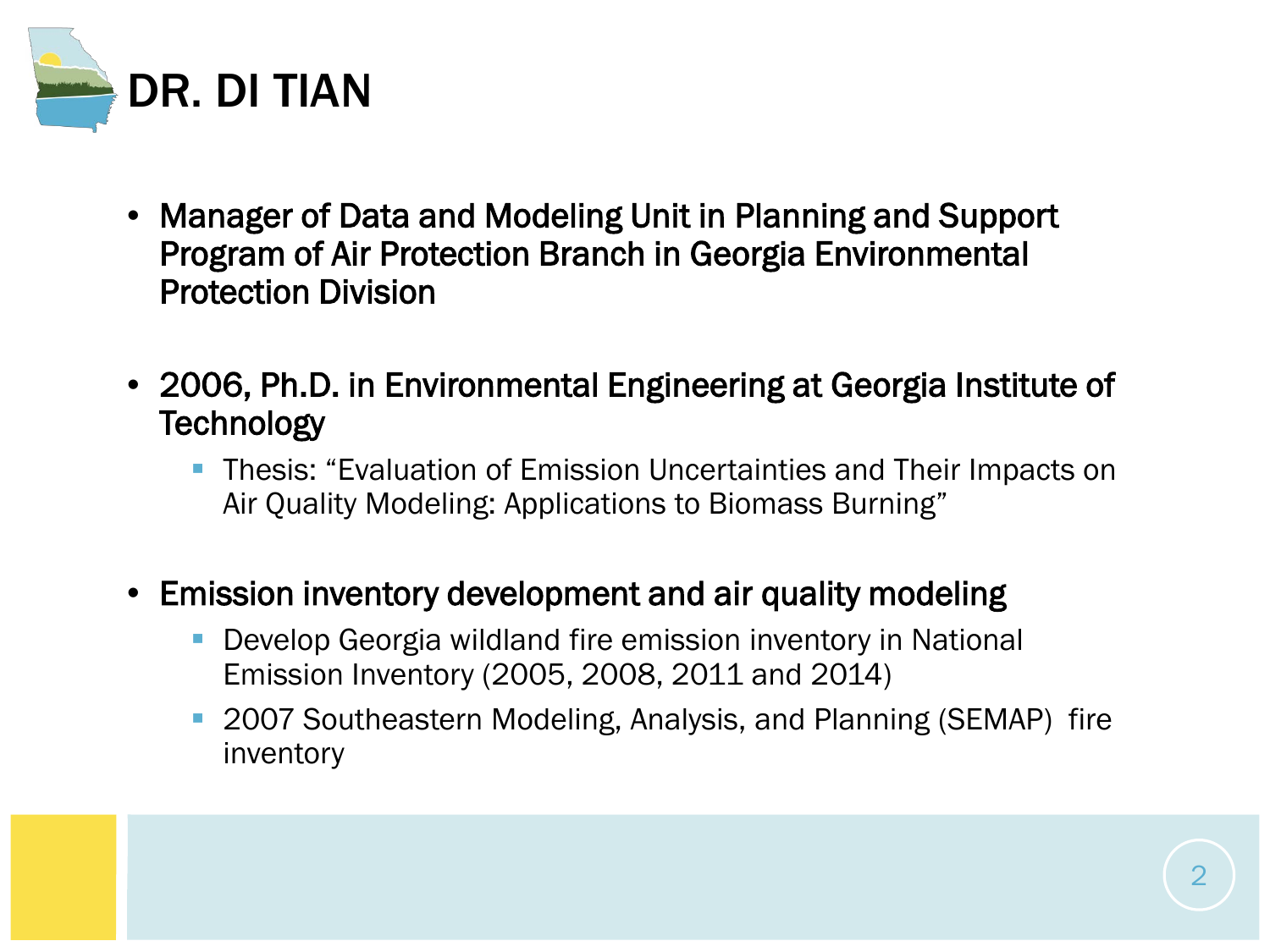### IMPORTANT PF INPUTS NEEDED TO UNDERSTAND THEIR AIR QUALITY IMPACTS

- Emissions: Acres, fuel consumption and emission factors
	- **Emission factors** 
		- High VOC emission factors used in EPA National Wildland Fire Inventory
	- Fuel consumptions varying by fuel type and condition
		- Uncertainties in current fuel consumption estimates (wrong fuel type assignment, years since last burn, log slash burning, etc)
		- Collect fuel consumption data or inputs to improve fuel consumption estimates
		- Develop typical Georgia fuel consumption table to incorporate local knowledge from forest managers
- Speciation: VOC species, PM2.5 components
- Temporal: Start and end date/hour
- Spatial: Lat/Lon, or boundaries for large fires
- Plume rise: emission split for flaming and smoldering, and different plume characteristics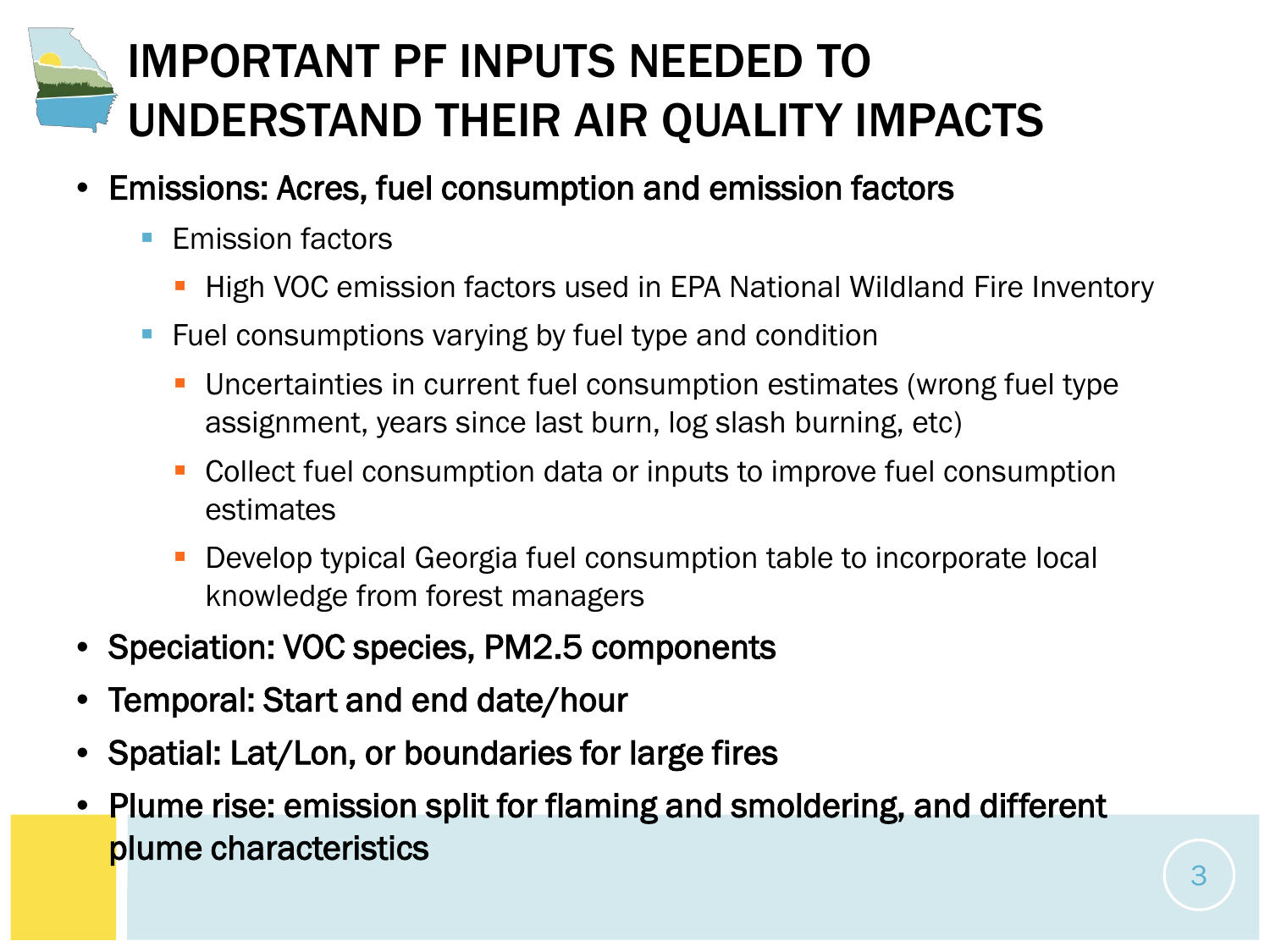

#### • National Emission Inventory (NEI)

- National Wildland Fire Inventory, EPA, SMARTFIRE/BlueSky
- Georgia developed fire inventory for 2005, 2008, 2011 and 2014, and plans to develop our own fire inventory every year since 2015
- **Emission trend**

#### • SIP modeling

- Fire emissions have large impacts on the AQM performance
- **F** Future year air quality projection and control strategy development using AQMs need fire emissions representing the typical emission and air quality conditions
- Exceedance report
- Exceptional event demonstration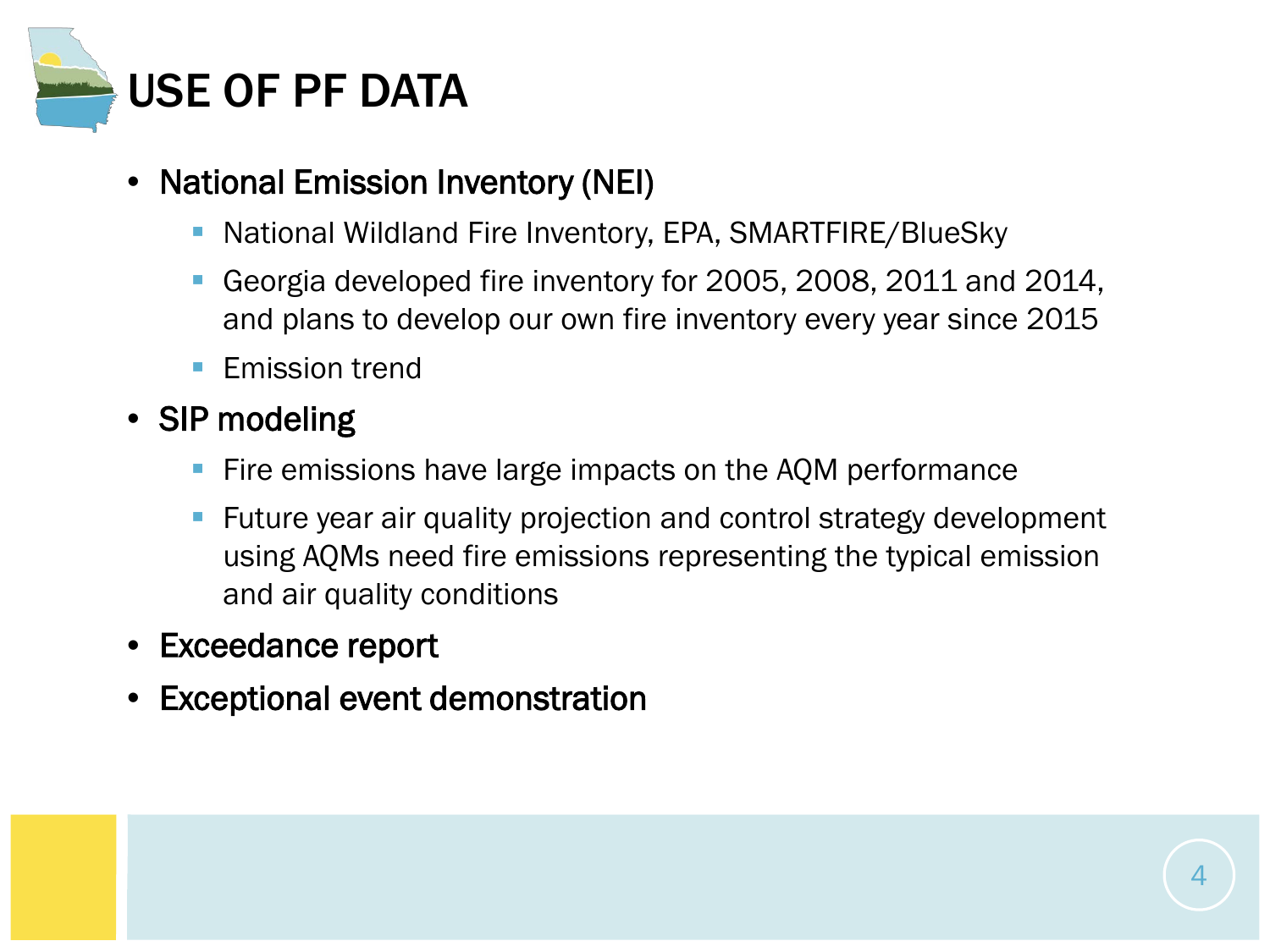

- Air Emissions Reporting Requirements (AERR)
	- 72 FR 76539 (2008) and 80 FR 8787 (2015)
- National Emissions Inventory (NEI)
	- Actual Annual Emissions
		- SO<sub>2</sub>, NOx, VOCs, PM<sub>2.5</sub>, PM<sub>10</sub>, CO, NH<sub>3</sub>, Pb
	- Developed every three years for all source sectors
		- 1999, 2002, 2005, 2008, 2011, 2014, 2017,…
		- **Large point sources report annually**
	- Due to EPA on December 31 of the following year
		- 2016 large point sources are due December 31, 2017
		- 2017 NEI is due December 31, 2018

5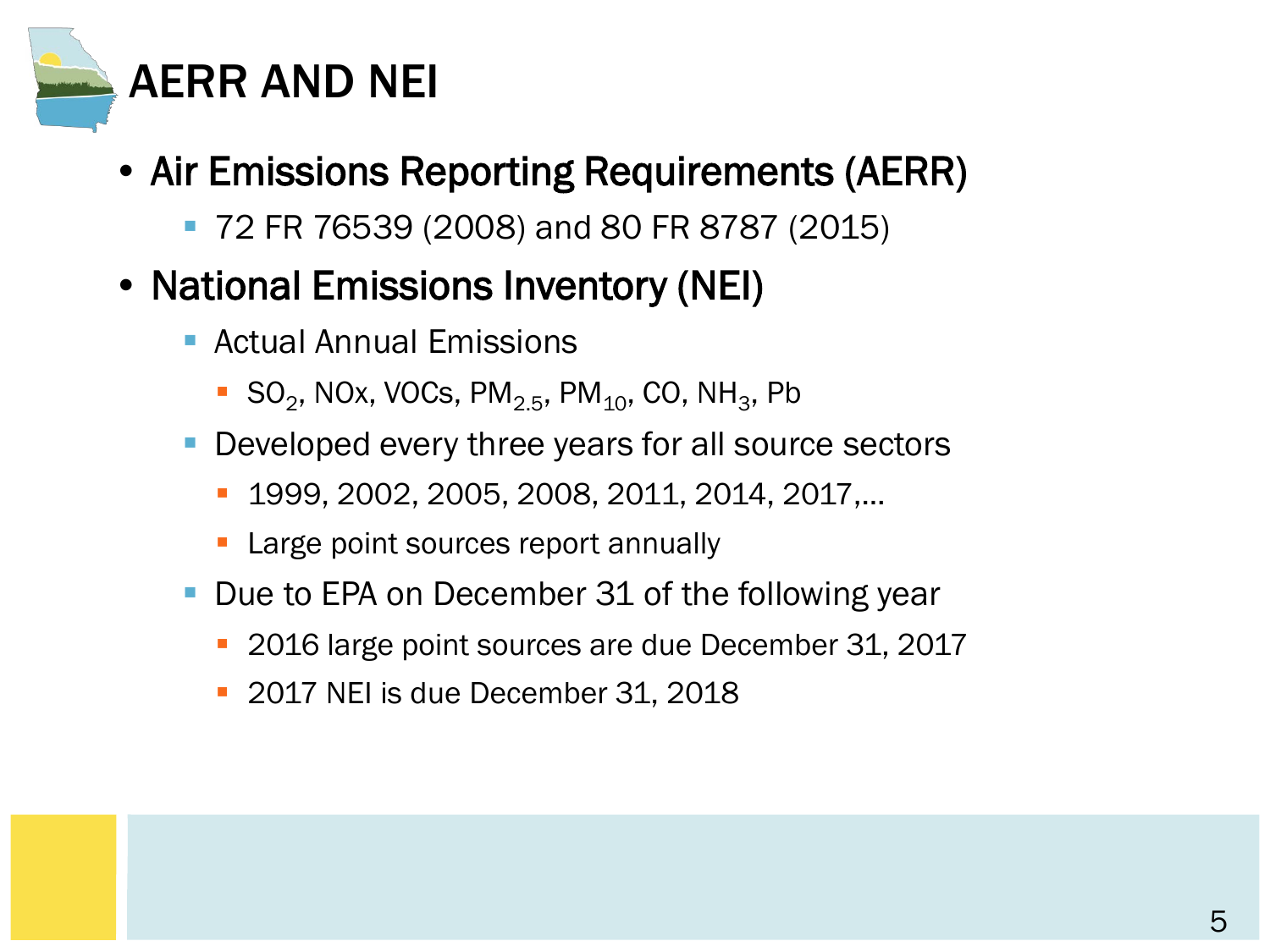

- Ozone, PM2.5 and Regional haze
- Regional modeling efforts for the southeast
	- AL, FL, GA, KY, MS, NC, SC, TN, VA, WV
	- SouthEastern Modeling, Analysis, and Planning (SEMAP)
	- Association for Southeastern Integrated Planning (ASIP)
	- Visibility Improvement State and Tribal Association of the Southeast (VISTAS)
	- Southern Appalachian Mountains Initiative (SAMI)

### • SIP modeling includes:

- Quantifying emissions from both natural and anthropogenic sources
- Evaluating performance of the air quality modeling system
	- **AQM** reveals how air pollutant concentrations change with source emissions
- Projecting future year air quality
	- Attainment demonstrations
	- Informing control strategy development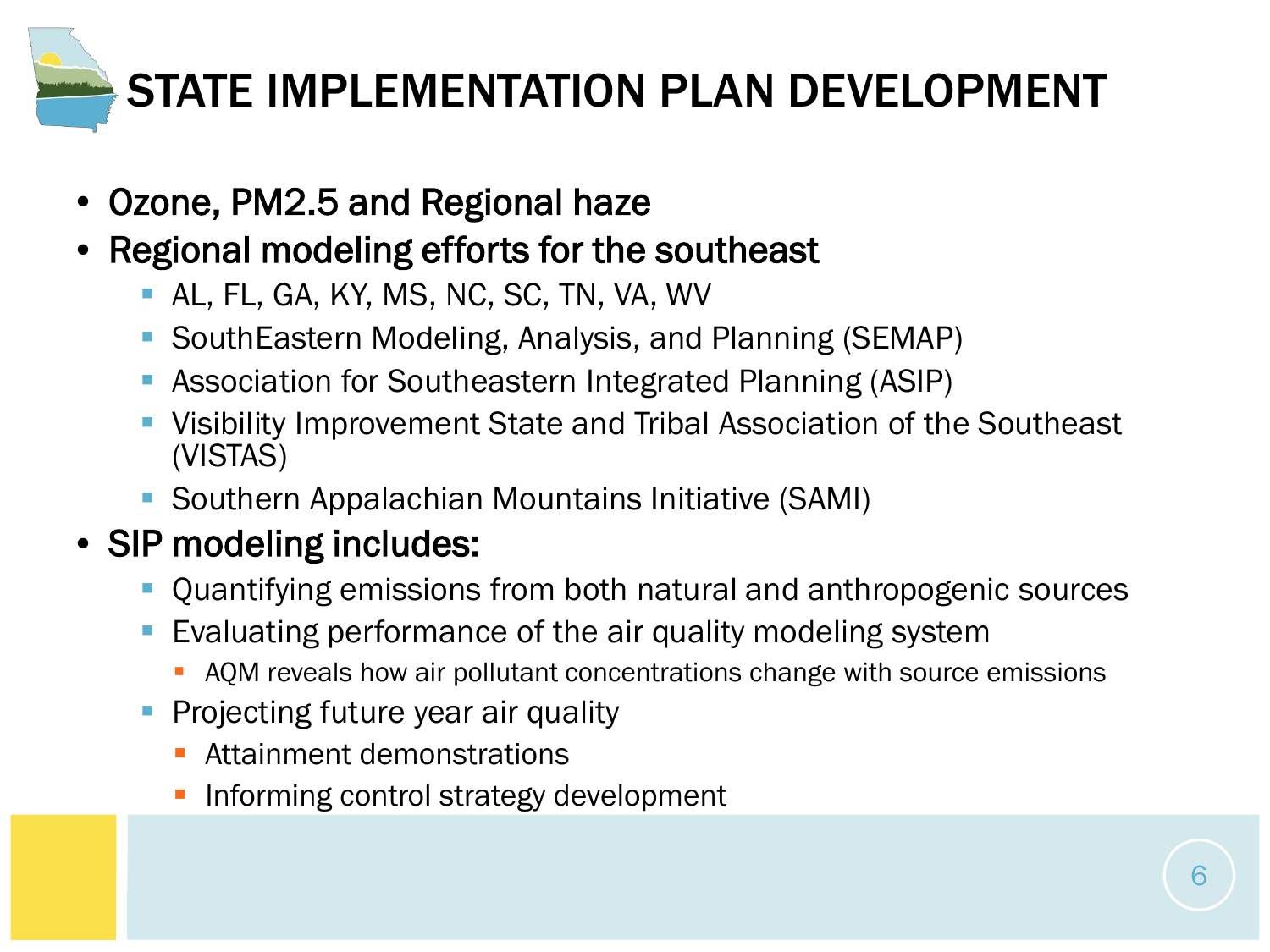

### AIR QUALITY MODELING SYSTEM



#### Emissions inventory

**Point, nonpoint, mobile onroad and nonroad, fires** 

#### Meteorology: WRF

Emission processing: SMOKE

Air quality model: CMAQ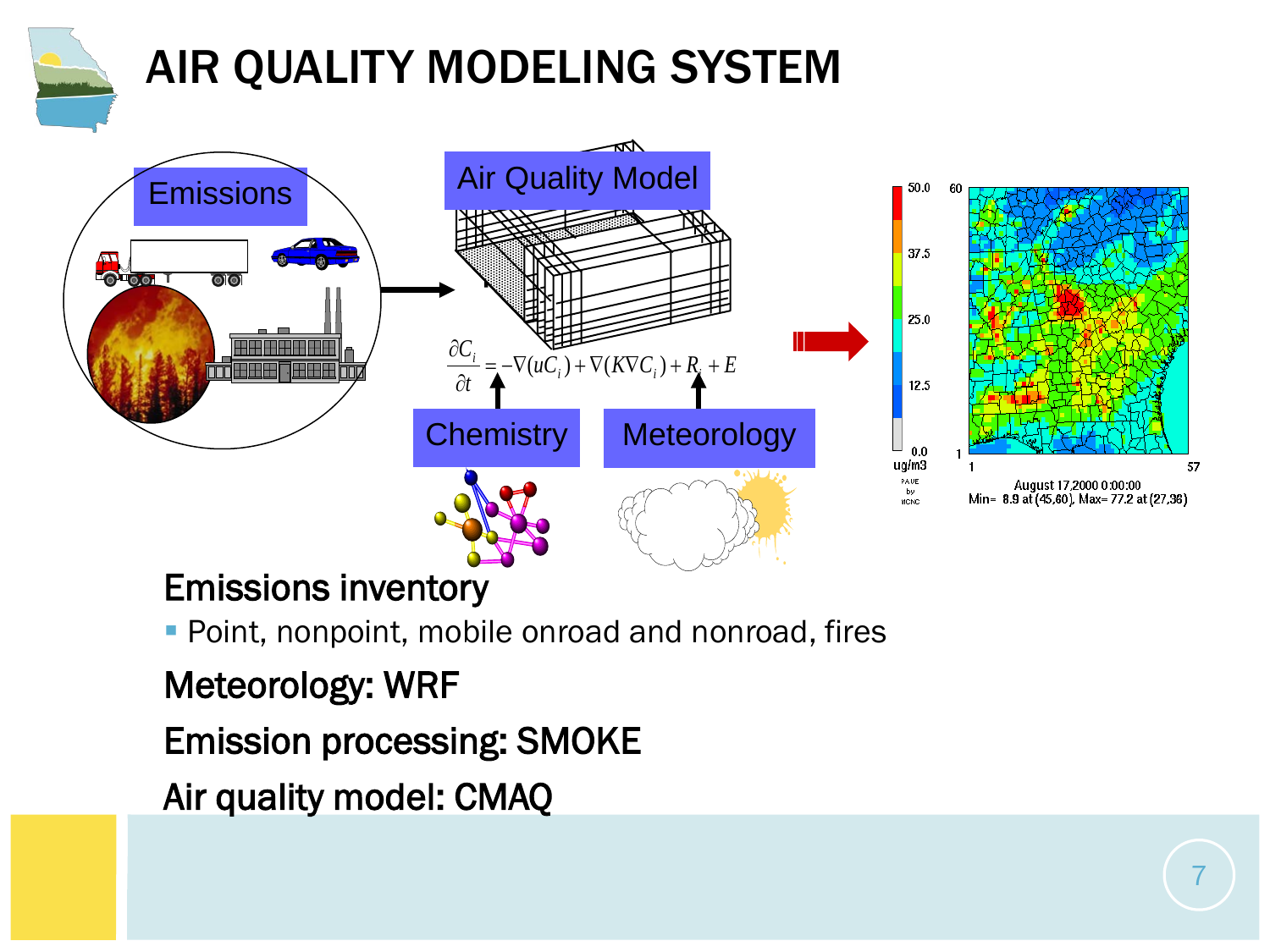## FIRE PERMIT TRACKING SYSTEM

- GFC applied for the 2017 National Environmental Information Exchange Network Grant together with Georgia EPD
- Develop a new web-based Prescribed Burn Permit Tracking System
- Collect detailed/accurate prescribed burn information that was not available before
	- Burned area, timing, location (latitude and longitude), fuel type and conditions, post-burn information such as actual burned area and burned percentage of shrub for each prescribed burn permit issued by GFC.
	- Improve quality of wildland fire emission inventory and understanding of their air quality impacts without significantly increasing prescribed burn permit issuance time
	- Enable data sharing among GFC, forest managers/land owners, GA EPD, EPA, U.S. Forest Service, communities of interest, and the public
	- Enhance services to the regulated community (i.e. forest managers/land owners)
	- Enable better decisions through timely, accessible and useful information to minimize adverse air quality and health impacts from prescribed fires.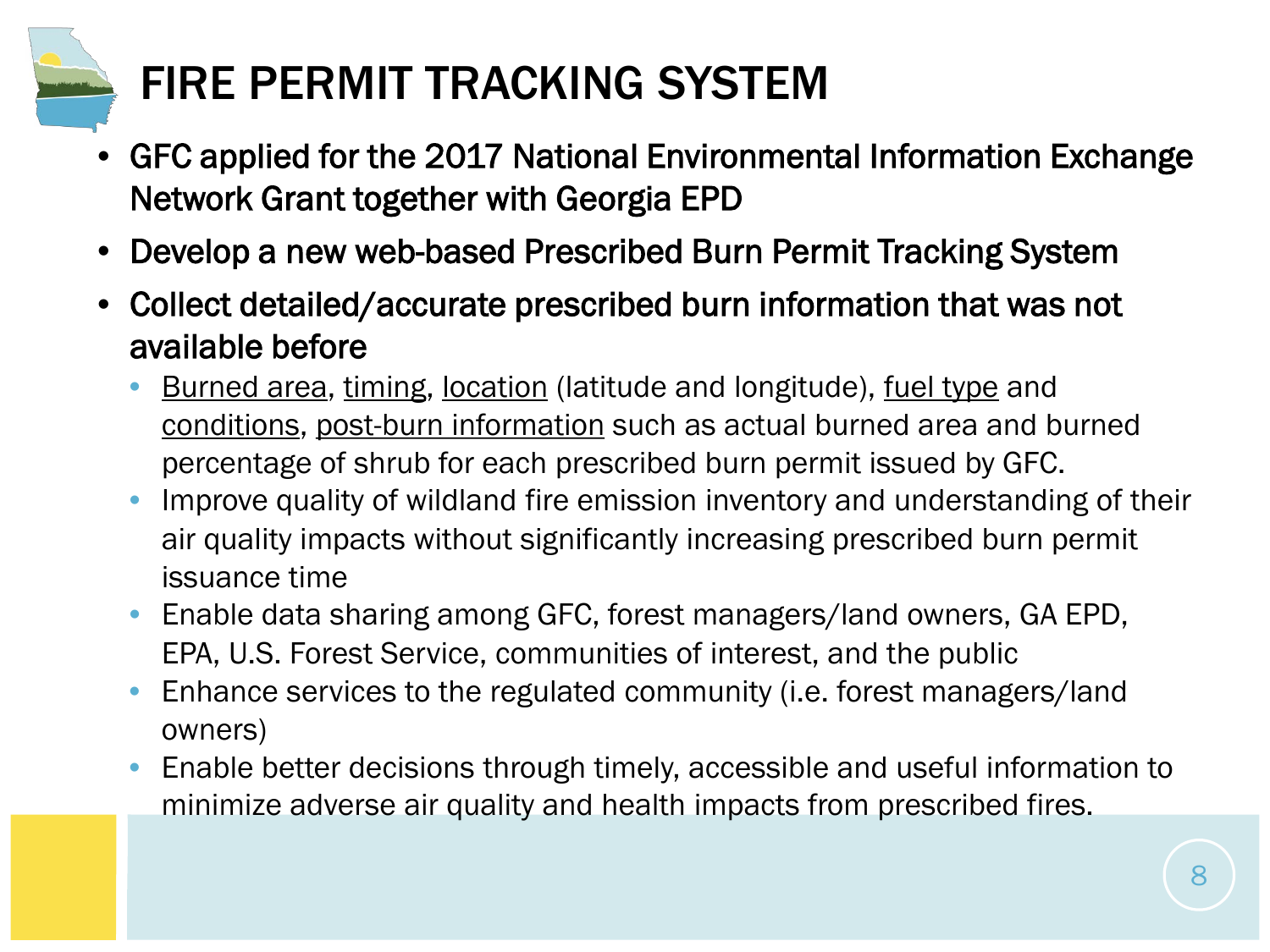

## FUEL TYPES AND FUEL CONSUMPTION

- Fuel types
	- The inferred fuel type based on fire location and fuel maps is often not correct
	- Collect fuel type information in the new Prescribed Burn Permit Tracking System
	- Log slash burning or not?
- Develop Georgia typical fuel consumption tables
	- 5-10 major fuel types will be identified for each county/district using FCCS fuel map and local knowledge by local forest managers
	- GA EPD will calculate fuel consumption by fuel types and conditions using FCCS/CONSUME
	- GFC local forest managers in district offices will review the calculated fuel consumption values and adjust the values according to their local knowledge on fuels
	- Include impacts from fuel conditions (e.g. years since last burn, fuel moisture levels, burned percentage of shrub, etc)